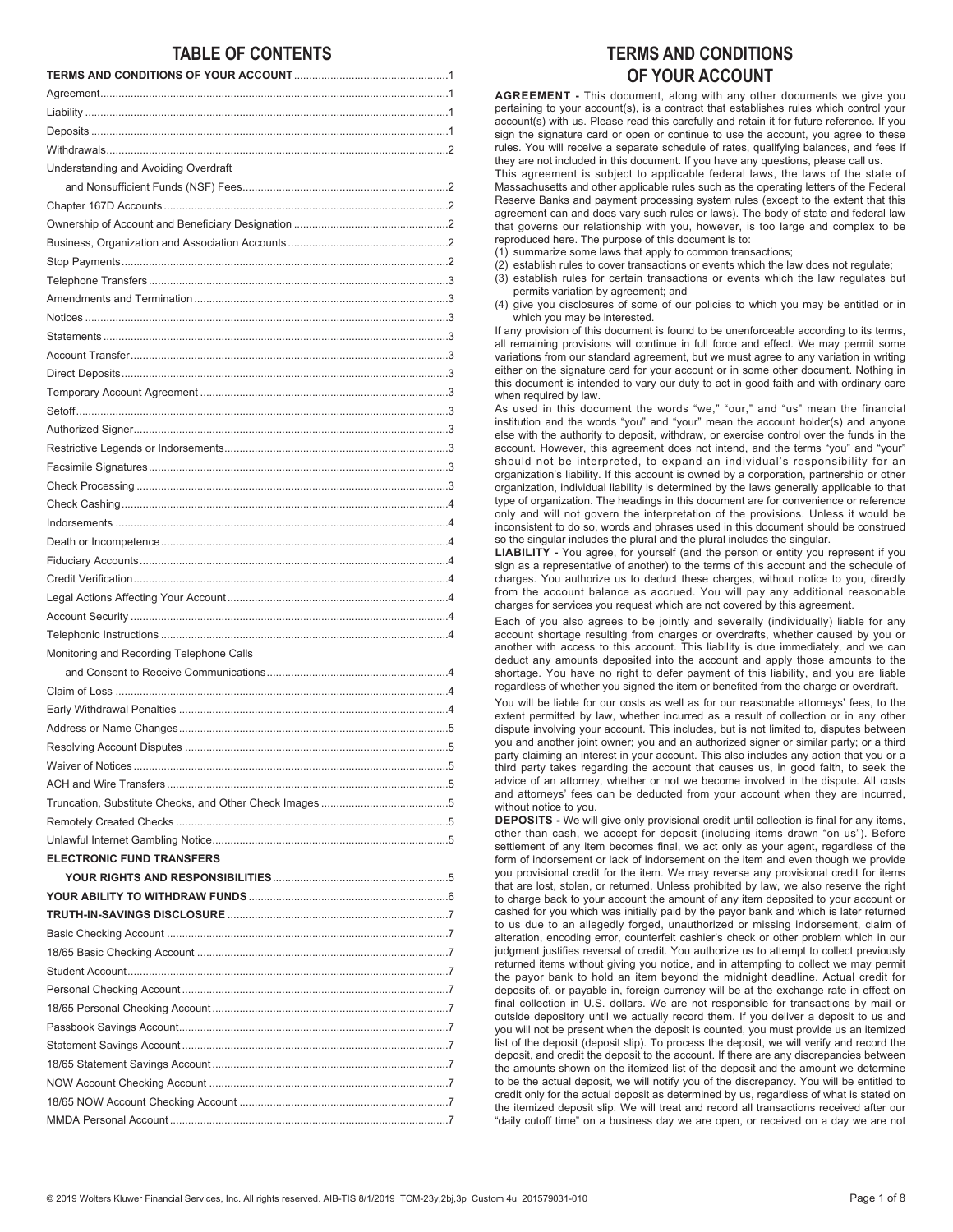open for business, as if initiated on the next business day that we are open. At our option, we may take an item for collection rather than for deposit. If we accept a thirdparty check or draft for deposit, we may require any third-party indorsers to verify or guarantee their indorsements, or indorse in our presence.

## **WITHDRAWALS -**

**Generally -** Unless clearly indicated otherwise on the account records, any of you, acting alone, who signs to open the account or has authority to make withdrawals may withdraw or transfer all or any part of the account balance at any time. Each of you (until we receive written notice to the contrary) authorizes each other person who signs or has authority to make withdrawals to indorse any item payable to you or your order for deposit to this account or any other transaction with us.

**Postdated checks -** A postdated check is one which bears a date later than the date on which the check is written. We may properly pay and charge your account for a postdated check even though payment was made before the date of the check, unless we have received written notice of the postdating in time to have a reasonable opportunity to act. Because we process checks mechanically, your notice will not be effective and we will not be liable for failing to honor your notice unless it precisely identifies the number, date, amount and payee of the item.

**Checks and withdrawal rules -** If you do not purchase your check blanks from us, you must be certain that we approve the check blanks you purchase. We may refuse any withdrawal or transfer request which you attempt on forms not approved by us or by any method we do not specifically permit. We may refuse any withdrawal or transfer request which is greater in number than the frequency permitted, or which is for an amount greater or less than any withdrawal limitations. We will use the date the transaction is completed by us (as opposed to the date you initiate it) to apply the frequency limitations. In addition, we may place limitations on the account until your identity is verified.

Even if we honor a nonconforming request, we are not required to do so later. If you violate the stated transaction limitations (if any), in our discretion we may close your account or reclassify it as a transaction account. If we reclassify your account, your account will be subject to the fees and earnings rules of the new account classification.

If we are presented with an item drawn against your account that would be a "substitute check," as defined by law, but for an error or defect in the item introduced in the substitute check creation process, you agree that we may pay such item.

**Cash withdrawals -** We recommend you take care when making large cash withdrawals because carrying large amounts of cash may pose a danger to your personal safety. As an alternative to making a large cash withdrawal, you may want to consider a cashier's check or similar instrument. You assume full responsibility of any loss in the event the cash you withdraw is lost, stolen, or destroyed. You agree to hold us harmless from any loss you incur as a result of your decision to withdraw funds in the form of cash.

**Multiple signatures, electronic check conversion, and similar transactions -** An electronic check conversion transaction is a transaction where a check or similar item is converted into an electronic fund transfer as defined in the Electronic Fund Transfers regulation. In these types of transactions the check or similar item is either removed from circulation (truncated) or given back to you. As a result, we have no opportunity to review the signatures or otherwise examine the original check or item. You agree that, as to these or any items as to which we have no opportunity to examine the signatures, you waive any requirement of multiple signatures.

**Notice of withdrawal -** We reserve the right to require not less than 7 days' notice in writing before each withdrawal from an interest-bearing account other than a time deposit or demand deposit, or from any other savings account as defined by Regulation D. (The law requires us to reserve this right, but it is not our general policy to use it.) Withdrawals from a time account prior to maturity or prior to any notice period may be restricted and may be subject to penalty. See your notice of penalty for early withdrawal.

#### **UNDERSTANDING AND AVOIDING OVERDRAFT AND NONSUFFICIENT FUNDS (NSF) FEES -**

**Generally -** The information in this section is being provided to help you understand what happens if your account is overdrawn. Understanding the concepts of overdrafts and nonsufficient funds (NSF) is important and can help you avoid being assessed fees or charges. This section also provides contractual terms relating to overdrafts and NSF transactions.

An overdrawn account will typically result in you being charged an overdraft fee or an NSF fee. Generally, an overdraft occurs when there is not enough money in your account to pay for a transaction, but we pay (or cover) the transaction anyway. An NSF transaction is slightly different. In an NSF transaction, we do not cover the transaction. Instead, the transaction is rejected and the item or requested payment is returned. In either situation, we can charge you a fee.

**Overdrafts -** You understand that we may, at our discretion, honor withdrawal requests that overdraw your account. However, the fact that we may honor withdrawal requests that overdraw the account balance does not obligate us to do so later. So you can NOT rely on us to pay overdrafts on your account regardless of how frequently or under what circumstances we have paid overdrafts on your account in the past. We can change our practice of paying, or not paying, discretionary overdrafts on your account without notice to you. You can ask us if we have other account services that might be available to you where we commit to paying overdrafts under certain circumstances, such as an overdraft protection lineof-credit or a plan to sweep funds from another account you have with us. You agree that we may charge fees for overdrafts. We may use subsequent deposits, including direct deposits of social security or other government benefits, to cover such overdrafts and overdraft fees.

**Nonsufficient funds (NSF) fees -** If an item drafted by you (such as a check) or a transaction you set up (such as a preauthorized transfer) is presented for payment in an amount that is more than the amount of money in your account, and we decide not to pay the item or transaction, you agree that we can charge you an NSF fee for returning the payment. Be aware that such an item or payment may be presented multiple times and that we do not monitor or control the number of times a transaction is presented for payment. You agree that we may charge you an NSF fee each time a payment is presented if the amount of money in your account is not sufficient to cover the payment, regardless of the number of times the payment is presented.

**Balance information -** Keeping track of your balance is important. You can review your balance in a number of ways including reviewing your periodic statement, reviewing your balance online, accessing your account information by phone, or coming into one of our branches.

**Funds availability -** Knowing when funds you deposit into your checking account will be made available for withdrawal is another important concept that can help you avoid being assessed fees or charges. Please see our funds availability disclosure for information on when different types of deposits will be made available for withdrawal. For those accounts to which our funds availability policy disclosure does not apply, you can ask us when you make a deposit when those funds will be available for withdrawal. An item may be returned after the funds from the deposit of that item are made available for withdrawal. In that case, we will reverse the credit of the item. We may determine the amount of available funds in your account for the purpose of deciding whether to return an item for insufficient funds at any time between the times we receive the item and when we return the item or send a notice in lieu of return. We need only make one determination, but if we choose to make a subsequent determination, the account balance at the subsequent time will determine whether there are insufficient available funds.

**CHAPTER 167D ACCOUNTS -** Except as indicated below, we do not intend to subject your account to (i) a service, maintenance or similar charge, (ii) a minimum balance requirement, (iii) a charge for a check, deposit or withdrawal, or (iv) a fee for the initial order or subsequent refills of the basic line of checks offered by us if you qualify for the minor or senior citizen fee exemption under Chapter 167D of Massachusetts General Laws. You should notify us if you or your spouse qualify so that we may administer your account accordingly. Despite this exemption, we may assess a fee for certain services in accordance with our published service charge schedule, including stop payment orders, wire transfers, certified or bank checks, money orders and deposit items returned, transactions at electronic branches and through other electronic devices, and services not directly associated with the deposit, withdrawal or transfer of funds from any such account; and we may assess you a reasonable charge when payment has been refused because of insufficient funds on any check or other transaction on the account (as permitted by law).

**OWNERSHIP OF ACCOUNT AND BENEFICIARY DESIGNATION -** These rules apply to this account depending on the form of ownership and beneficiary designation, if any, specified on the account records. We make no representations as to the appropriateness or effect of the ownership and beneficiary designations, except as they determine to whom we pay the account funds.

## **Individual Account -** is an account in the name of one person.

**Joint Account - With Survivorship (And Not As Tenants In Common) -** is an account in the name of two or more persons. Each of you intend that when you die the balance in the account (subject to any previous pledge to which we have agreed) will belong to the survivor(s). If two or more of you survive, you will own the balance in the account as joint tenants with survivorship and not as tenants in common.

**Joint Account - No Survivorship (As Tenants In Common) -** This is owned by two or more persons, but none of you intend (merely by opening this account) to create any right of survivorship in any other person. We encourage you to agree and tell us in writing of the percentage of the deposit contributed by each of you. This information will not, however, affect the number of signatures necessary for withdrawal.

**Revocable Trust Account -** One or two of you (called trustees) may create such an account in trust for other persons. Payments may be made to the trustee, or if there are two trustees, to either or both of the trustees or the survivor. Upon the death of the trustee or the death of both trustees, payment may be made to the person or persons who survive the death of the last surviving trustee in an equal portion of the funds for whom the trust was made, or that person's legal representative.

**BUSINESS, ORGANIZATION AND ASSOCIATION ACCOUNTS -** Earnings in the form of interest, dividends, or credits will be paid only on collected funds, unless otherwise provided by law or our policy. You represent that you have the authority to open and conduct business on this account on behalf of the entity. We may require the governing body of the entity opening the account to give us a separate authorization telling us who is authorized to act on its behalf. We will honor the authorization until we actually receive written notice of a change from the governing body of the entity.

**STOP PAYMENTS -** Unless otherwise provided, the rules in this section cover stopping payment of items such as checks and drafts. Rules for stopping payment of other types of transfers of funds, such as consumer electronic fund transfers, may be established by law or our policy. If we have not disclosed these rules to you elsewhere, you may ask us about those rules.

We may accept an order to stop payment on any item from any one of you. You must make any stop-payment order in the manner required by law and we must receive it in time to give us a reasonable opportunity to act on it before our stop-payment cutoff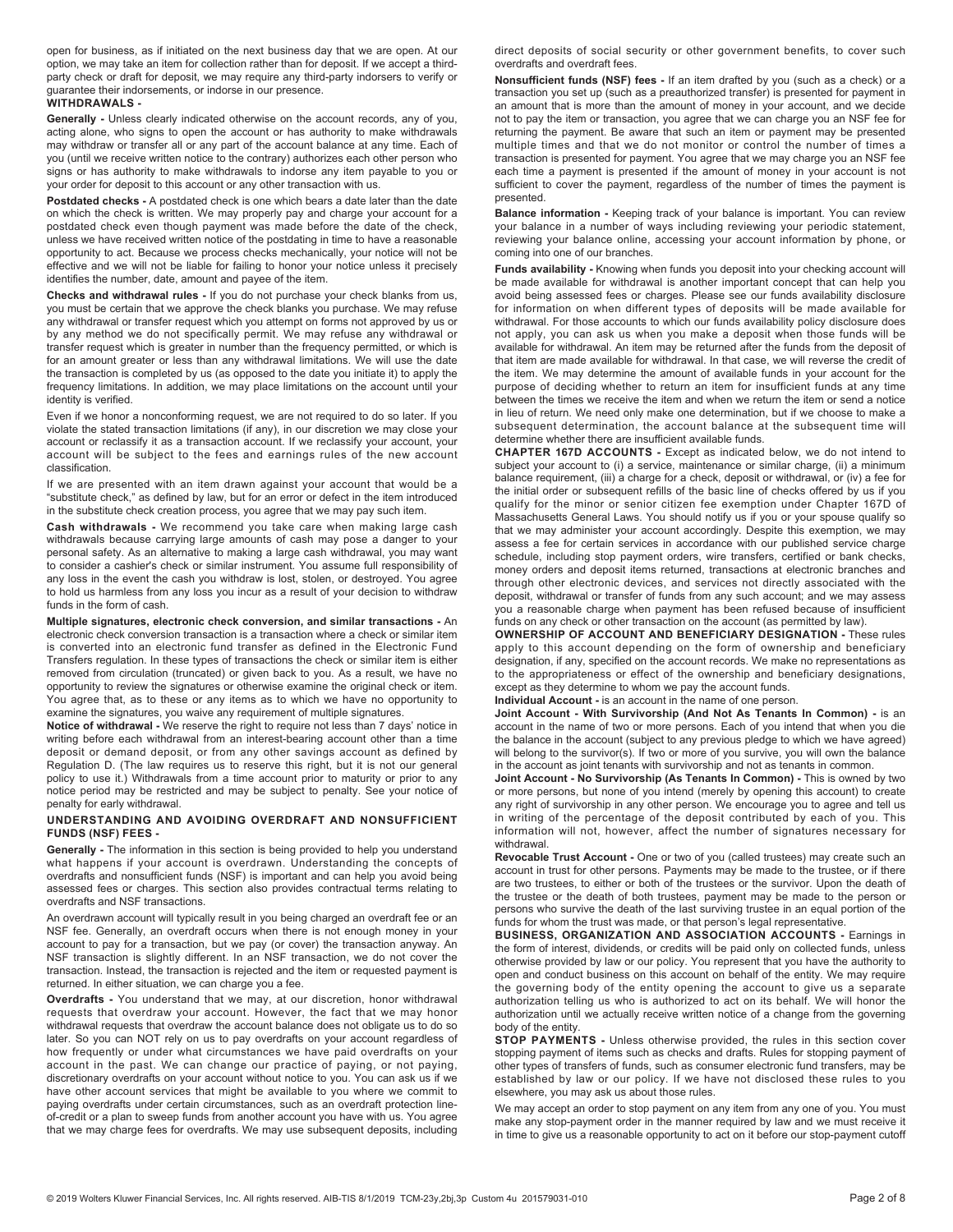time. Because stop-payment orders are handled by computers, to be effective, your stop-payment order must precisely identify the number, date, and amount of the item, and the payee. You may stop payment on any item drawn on your account whether you sign the item or not. Generally, if your stop-payment order is given to us in writing it is effective for six months. Your order will lapse after that time if you do not renew the order in writing before the end of the six-month period. If the original stoppayment order was oral your stop-payment order will lapse after 14 calendar days if you do not confirm your order in writing within that time period. We are not obligated to notify you when a stop-payment order expires.

If you stop payment on an item and we incur any damages or expenses because of the stop payment, you agree to indemnify us for those damages or expenses, including attorneys' fees. You assign to us all rights against the payee or any other holder of the item. You agree to cooperate with us in any legal actions that we may take against such persons. You should be aware that anyone holding the item may be entitled to enforce payment against you despite the stop-payment order.

Our stop-payment cutoff time is one hour after the opening of the next banking day after the banking day on which we receive the item. Additional limitations on our obligation to stop payment are provided by law (e.g., we paid the item in cash or we certified the item).

**TELEPHONE TRANSFERS -**A telephone transfer of funds from this account to another account with us, if otherwise arranged for or permitted, may be made by the same persons and under the same conditions generally applicable to withdrawals made in writing. Limitations on the number of telephonic transfers from a savings account are described elsewhere.

**AMENDMENTS AND TERMINATION -** We may change any term of this agreement. Rules governing changes in interest rates are provided separately in the Truth-in-Savings disclosure or in another document. For other changes, we will give you reasonable notice in writing or by any other method permitted by law. We may also close this account at any time upon reasonable notice to you and tender of the account balance personally or by mail. Items presented for payment after the account is closed may be dishonored. When you close your account, you are responsible for leaving enough money in the account to cover any outstanding items to be paid from the account. Reasonable notice depends on the circumstances, and in some cases such as when we cannot verify your identity or we suspect fraud, it might be reasonable for us to give you notice after the change or account closure becomes effective. For instance, if we suspect fraudulent activity with respect to your account, we might immediately freeze or close your account and then give you notice. If we have notified you of a change in any term of your account and you continue to have your account after the effective date of the change, you have agreed to the new term(s).

**NOTICES -** Any written notice you give us is effective when we actually receive it, and it must be given to us according to the specific delivery instructions provided elsewhere, if any. We must receive it in time to have a reasonable opportunity to act on it. If the notice is regarding a check or other item, you must give us sufficient information to be able to identify the check or item, including the precise check or item number, amount, date and payee. Written notice we give you is effective when it is deposited in the United States Mail with proper postage and addressed to your mailing address we have on file. Notice to any of you is notice to all of you.

**STATEMENTS - Your duty to report unauthorized signatures, alterations and forgeries -** You must examine your statement of account with "reasonable promptness." If you discover (or reasonably should have discovered) any unauthorized signatures or alterations, you must promptly notify us of the relevant facts. As between you and us, if you fail to do either of these duties, you will have to either share the loss with us, or bear the loss entirely yourself (depending on whether we used ordinary care and, if not, whether we substantially contributed to the loss). The loss could be not only with respect to items on the statement but other items with unauthorized signatures or alterations by the same wrongdoer.

You agree that the time you have to examine your statement and report to us will depend on the circumstances, but will not, in any circumstance, exceed a total of 30 days from when the statement is first sent or made available to you.

You further agree that if you fail to report any unauthorized signatures, alterations or forgeries in your account within 60 days of when we first send or make the statement available, you cannot assert a claim against us on any items in that statement, and as between you and us the loss will be entirely yours. This 60-day limitation is without regard to whether we used ordinary care. The limitation in this paragraph is in addition to that contained in the first paragraph of this section.

Your duty to report other errors or problems - In addition to your duty to review your statements for unauthorized signatures, alterations and forgeries, you agree to examine your statement with reasonable promptness for any other error or problem such as an encoding error or an unexpected deposit amount. Also, if you receive or we make available either your items or images of your items, you must examine them for any unauthorized or missing indorsements or any other problems. You agree that the time you have to examine your statement and items and report to us will depend on the circumstances. However, this time period shall not exceed 60 days. Failure to examine your statement and items and report any errors to us within 60 days of when we first send or make the statement available precludes you from asserting a claim against us for any errors on items identified in that statement and as between you and us the loss will be entirely yours.

**Errors relating to electronic fund transfers or substitute checks -** For information on errors relating to electronic fund transfers (e.g., on-line, mobile, debit card or ATM transactions) refer to your Electronic Fund Transfers disclosure and the sections on consumer liability and error resolution. For information on errors relating to a substitute check you received, refer to your disclosure entitled Substitute Checks and Your Rights.

**Duty to notify if statement not received -** You agree to immediately notify us if you do not receive your statement by the date you normally expect to receive it. Not receiving your statement in a timely manner is a sign that there may be an issue with your account, such as possible fraud or identity theft.

**ACCOUNT TRANSFER -** This account may not be transferred or assigned without our prior written consent.

**DIRECT DEPOSITS -** If we are required for any reason to reimburse the federal government for all or any portion of a benefit payment that was directly deposited into your account, you authorize us to deduct the amount of our liability to the federal government from the account or from any other account you have with us, without prior notice and at any time, except as prohibited by law. We may also use any other legal remedy to recover the amount of our liability.

**TEMPORARY ACCOUNT AGREEMENT -** If the account documentation indicates that this is a temporary account agreement, each person who signs to open the account or has authority to make withdrawals (except as indicated to the contrary) may transact business on this account. However, we may at some time in the future restrict or prohibit further use of this account if you fail to comply with the requirements we have imposed within a reasonable time.

**SETOFF -** We may (without prior notice and when permitted by law) set off the funds in this account against any due and payable debt any of you owe us now or in the future. If this account is owned by one or more of you as individuals, we may set off any funds in the account against a due and payable debt a partnership owes us now or in the future, to the extent of your liability as a partner for the partnership debt. If your debt arises from a promissory note, then the amount of the due and payable debt will be the full amount we have demanded, as entitled under the terms of the note, and this amount may include any portion of the balance for which we have properly accelerated the due date.

This right of setoff does not apply to this account if prohibited by law. For example, the right of setoff does not apply to this account if: (a) it is an Individual Retirement Account or similar tax-deferred account, or (b) the debt is created by a consumer credit transaction under a credit card plan (but this does not affect our rights under any consensual security interest), or (c) the debtor's right of withdrawal only arises in a representative capacity. We will not be liable for the dishonor of any check when the dishonor occurs because we set off a debt against this account. You agree to hold us harmless from any claim arising as a result of our exercise of our right of setoff.

**AUTHORIZED SIGNER (Individual Accounts only) -** A single individual is the owner. The authorized signer is merely designated to conduct transactions on the owner's behalf. The owner does not give up any rights to act on the account, and the authorized signer may not in any manner affect the rights of the owner or beneficiaries, if any, other than by withdrawing funds from the account. The owner is responsible for any transactions of the authorized signer. We undertake no obligation to monitor transactions to determine that they are on the owner's behalf.

The owner may terminate the authorization at any time, and the authorization is automatically terminated by the death of the owner. However, we may continue to honor the transactions of the authorized signer until: (a) we have received written notice or have actual knowledge of the termination of authority, and (b) we have a reasonable opportunity to act on that notice or knowledge. We may refuse to accept the designation of an authorized signer.

**RESTRICTIVE LEGENDS OR INDORSEMENTS -** The automated processing of the large volume of checks we receive prevents us from inspecting or looking for restrictive legends, restrictive indorsements or other special instructions on every check. For this reason, we are not required to honor any restrictive legend or indorsement or other special instruction placed on checks you write unless we have agreed in writing to the restriction or instruction. Unless we have agreed in writing, we are not responsible for any losses, claims, damages, or expenses that result from your placement of these restrictions or instructions on your checks. Examples of restrictive legends placed on checks are "must be presented within 90 days" or "not valid for more than \$1,000.00." The payee's signature accompanied by the words "for deposit only" is an example of a restrictive indorsement.

**FACSIMILE SIGNATURES -** Unless you make advance arrangements with us, we have no obligation to honor facsimile signatures on your checks or other orders. If we do agree to honor items containing facsimile signatures, you authorize us, at any time, to charge you for all checks, drafts, or other orders, for the payment of money, that are drawn on us. You give us this authority regardless of by whom or by what means the facsimile signature(s) may have been affixed so long as they resemble the facsimile signature specimen filed with us, and contain the required number of signatures for this purpose. You must notify us at once if you suspect that your facsimile signature is being or has been misused.

**CHECK PROCESSING -** We process items mechanically by relying solely on the information encoded in magnetic ink along the bottom of the items. This means that we do not individually examine all of your items to determine if the item is properly completed, signed and indorsed or to determine if it contains any information other than what is encoded in magnetic ink. You agree that we have exercised ordinary care if our automated processing is consistent with general banking practice, even though we do not inspect each item. Because we do not inspect each item, if you write a check to multiple payees, we can properly pay the check regardless of the number of indorsements unless you notify us in writing that the check requires multiple indorsements. We must receive the notice in time for us to have a reasonable opportunity to act on it, and you must tell us the precise date of the check, amount, check number and payee. We are not responsible for any unauthorized signature or alteration that would not be identified by a reasonable inspection of the item. Using an automated process helps us keep costs down for you and all account holders.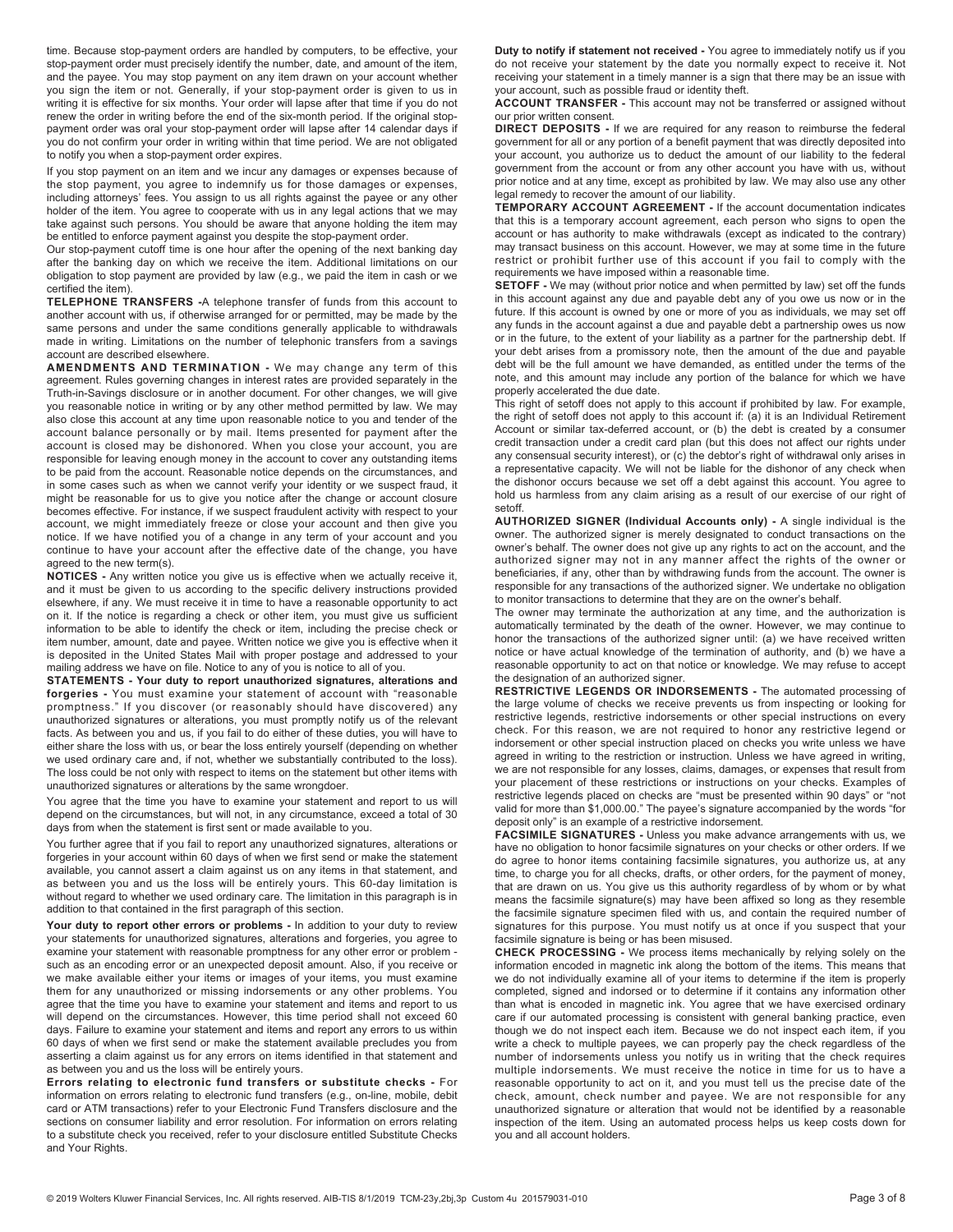**CHECK CASHING -** We may charge a fee for anyone that does not have an account with us who is cashing a check, draft or other instrument written on your account. We may also require reasonable identification to cash such a check, draft or other instrument. We can decide what identification is reasonable under the circumstances and such identification may be documentary or physical and may include collecting a thumbprint or fingerprint.

**INDORSEMENTS -** We may accept for deposit any item payable to you or your order, even if they are not indorsed by you. We may give cash back to any one of you. We may supply any missing indorsement(s) for any item we accept for deposit or collection, and you warrant that all indorsements are genuine.

To ensure that your check or share draft is processed without delay, you must indorse it (sign it on the back) in a specific area. Your entire indorsement (whether a signature or a stamp) along with any other indorsement information (e.g. additional indorsements, ID information, driver's license number, etc.) must fall within 11/2" of the "trailing edge" of a check. Indorsements must be made in blue or black ink, so that they are readable by automated check processing equipment.

As you look at the front of a check, the "trailing edge" is the left edge. When you flip the check over, be sure to keep all indorsement information within 1<sup>1</sup>/<sub>2</sub>" of that edge.



BACK OF CHECK

It is important that you confine the indorsement information to this area since the remaining blank space will be used by others in the processing of the check to place additional needed indorsements and information. You agree that you will indemnify, defend, and hold us harmless for any loss, liability, damage or expense that occurs because your indorsement, another indorsement or information you have printed on the back of the check obscures our indorsement.

These indorsement guidelines apply to both personal and business checks.

**DEATH OR INCOMPETENCE -** You agree to notify us promptly if any person with a right to withdraw funds from your account(s) dies or is adjudicated (determined by the appropriate official) incompetent. We may continue to honor your checks, items, and instructions until: (a) we know of your death or adjudication of incompetence, and (b) we have had a reasonable opportunity to act on that knowledge. You agree that we may pay or certify checks drawn on or before the date of death or adjudication of incompetence for up to ten (10) days after your death or adjudication of incompetence unless ordered to stop payment by someone claiming an interest in the account.

**FIDUCIARY ACCOUNTS -** Accounts may be opened by a person acting in a fiduciary capacity. A fiduciary is someone who is appointed to act on behalf of and for the benefit of another. We are not responsible for the actions of a fiduciary, including the misuse of funds. This account may be opened and maintained by a person or persons named as a trustee under a written trust agreement, or as executors, administrators, or conservators under court orders. You understand that by merely opening such an account, we are not acting in the capacity of a trustee in connection with the trust nor do we undertake any obligation to monitor or enforce the terms of the trust or letters.

**CREDIT VERIFICATION -** You agree that we may verify credit and employment history by any necessary means, including preparation of a credit report by a credit reporting agency.

**LEGAL ACTIONS AFFECTING YOUR ACCOUNT -** If we are served with a subpoena, restraining order, writ of attachment or execution, levy, garnishment, search warrant, or similar order relating to your account (termed "legal action" in this section), we will comply with that legal action. Or, in our discretion, we may freeze the assets in the account and not allow any payments out of the account until a final court determination regarding the legal action. We may do these things even if the legal action involves less than all of you. In these cases, we will not have any liability to you if there are insufficient funds to pay your items because we have withdrawn funds from your account or in any way restricted access to your funds in accordance with the legal action. Any fees or expenses we incur in responding to any legal action (including, without limitation, attorneys' fees and our internal expenses) may be charged against your account. The list of fees applicable to your account(s) provided elsewhere may specify additional fees that we may charge for certain legal actions.

## **ACCOUNT SECURITY -**

**Duty to protect account information and methods of access -** It is your responsibility to protect the account numbers and electronic access devices (e.g., an ATM card) we provide you for your account(s). Do not discuss, compare, or share information about your account number(s) with anyone unless you are willing to give them full use of your money. An account number can be used by thieves to issue an electronic debit or to encode your number on a false demand draft which looks like and functions like an authorized check. If you furnish your access device and grant actual authority to make transfers to another person (a family member or coworker, for example) who then exceeds that authority, you are liable for the transfers unless we have been notified that transfers by that person are no longer authorized.

Your account number can also be used to electronically remove money from your account, and payment can be made from your account even though you did not contact us directly and order the payment.

You must also take precaution in safeguarding your blank checks. Notify us at once if you believe your checks have been lost or stolen. As between you and us, if you are negligent in safeguarding your checks, you must bear the loss entirely yourself or share the loss with us (we may have to share some of the loss if we failed to use ordinary care and if we substantially contributed to the loss).

Positive pay and other fraud prevention services - Except for consumer electronic fund transfers subject to Regulation E, you agree that if we offer you services appropriate for your account to help identify and limit fraud or other unauthorized transactions against your account, and you reject those services, you will be responsible for any fraudulent or unauthorized transactions which could have been prevented by the services we offered. You will not be responsible for such transactions if we acted in bad faith or to the extent our negligence contributed to the loss. Such services include positive pay or commercially reasonable security procedures. If we offered you a commercially reasonable security procedure which you reject, you agree that you are responsible for any payment order, whether authorized or not, that we accept in compliance with an alternative security procedure that you have selected. The positive pay service can help detect and prevent check fraud and is appropriate for account holders that issue: a high volume of checks, a lot of checks to the general public, or checks for large dollar amounts.

**TELEPHONIC INSTRUCTIONS -** Unless required by law or we have agreed otherwise in writing, we are not required to act upon instructions you give us via facsimile transmission or leave by voice mail or on a telephone answering machine.

**MONITORING AND RECORDING TELEPHONE CALLS AND CONSENT TO RECEIVE COMMUNICATIONS -** Subject to federal and state law, we may monitor or record phone calls for security reasons, to maintain a record and to ensure that you receive courteous and efficient service. You consent in advance to any such recording.

To provide you with the best possible service in our ongoing business relationship for your account we may need to contact you about your account from time to time by telephone, text messaging or email. However, we first obtain your consent to contact you about your account in compliance with applicable consumer protection provisions in the federal Telephone Consumer Protection Act of 1991 (TCPA), CAN-SPAM Act and their related federal regulations and orders issued by the Federal Communications Commission (FCC).

- Your consent is limited to your account, and as authorized by applicable law and regulations.
- Your consent is voluntary and not conditioned on the purchase of any product or service from us.

With the above understandings, you authorize us to contact you regarding your account throughout its existence using any telephone numbers or email addresses that you have previously provided to us by virtue of an existing business relationship or that you may subsequently provide to us.

This consent is regardless of whether the number we use to contact you is assigned to a landline, a paging service, a cellular wireless service, a specialized mobile radio service, other radio common carrier service or any other service for which you may be charged for the call. You further authorize us to contact you through the use of voice, voice mail and text messaging, including the use of pre-recorded or artificial voice messages and an automated dialing device.

If necessary, you may change or remove any of the telephone numbers or email addresses at any time using any reasonable means to notify us.

**CLAIM OF LOSS -** If you claim a credit or refund because of a forgery, alteration, or any other unauthorized withdrawal, you agree to cooperate with us in the investigation of the loss, including giving us an affidavit containing whatever reasonable information we require concerning your account, the transaction, and the circumstances surrounding the loss. You will notify law enforcement authorities of any criminal act related to the claim of lost, missing, or stolen checks or unauthorized withdrawals. We will have a reasonable period of time to investigate the facts and circumstances surrounding any claim of loss. Unless we have acted in bad faith, we will not be liable for special or consequential damages, including loss of profits or opportunity, or for attorneys' fees incurred by you.

You agree that you will not waive any rights you have to recover your loss against anyone who is obligated to repay, insure, or otherwise reimburse you for your loss. You will pursue your rights or, at our option, assign them to us so that we may pursue them. Our liability will be reduced by the amount you recover or are entitled to recover from these other sources.

**EARLY WITHDRAWAL PENALTIES (and involuntary withdrawals) -** We may impose early withdrawal penalties on a withdrawal from a time account even if you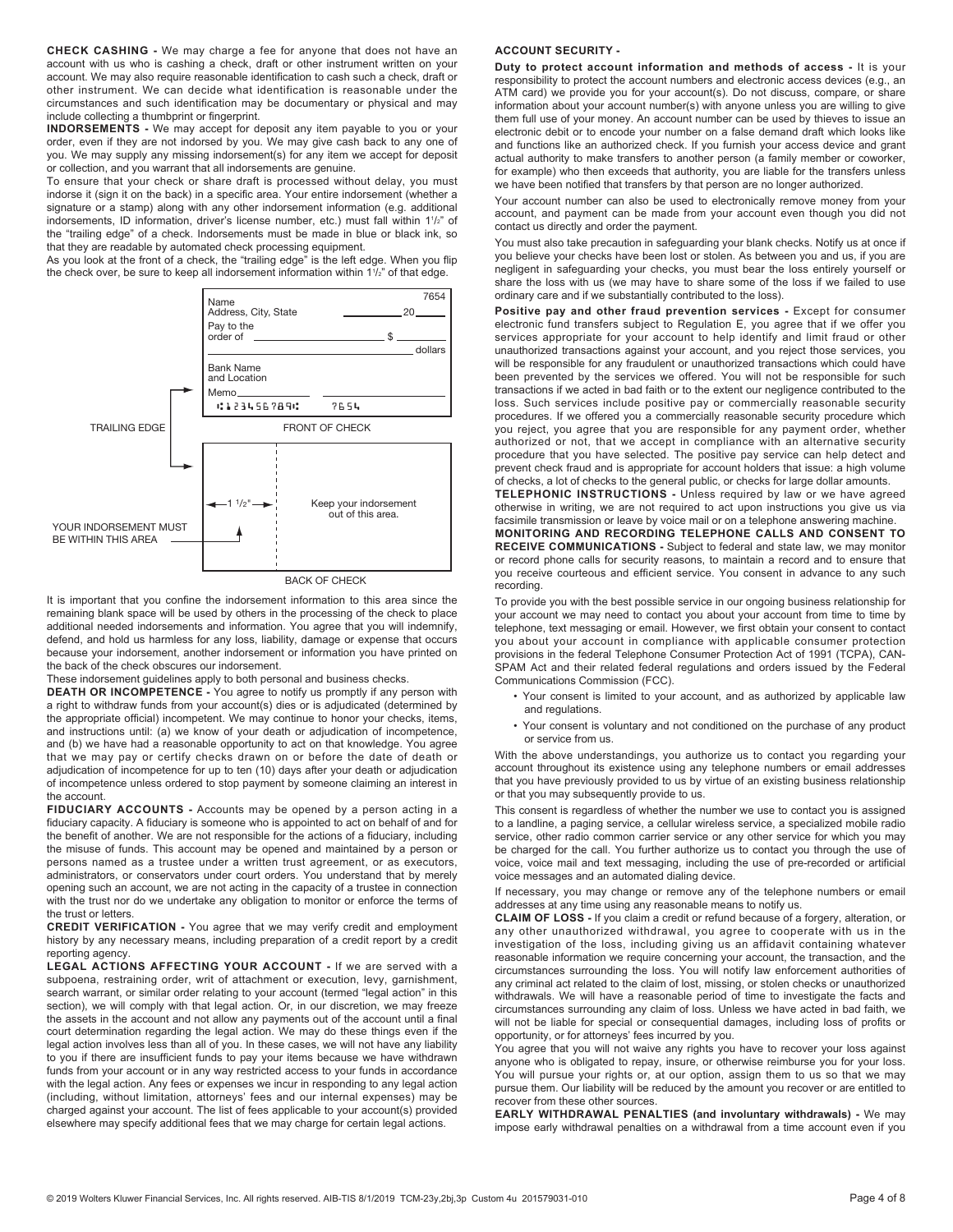don't initiate the withdrawal. For instance, the early withdrawal penalty may be imposed if the withdrawal is caused by our setoff against funds in the account or as a result of an attachment or other legal process. We may close your account and impose the early withdrawal penalty on the entire account balance in the event of a partial early withdrawal. See your notice of penalty for early withdrawals for additional information.

**ADDRESS OR NAME CHANGES -** You are responsible for notifying us of any change in your address or your name. Unless we agree otherwise, change of address or name must be made in writing by at least one of the account holders. Informing us of your address or name change on a check reorder form is not sufficient. We will attempt to communicate with you only by use of the most recent address you have provided to us. If provided elsewhere, we may impose a service fee if we attempt to locate you.

**RESOLVING ACCOUNT DISPUTES -** We may place an administrative hold on the funds in your account (refuse payment or withdrawal of the funds) if it becomes subject to a claim adverse to (1) your own interest; (2) others claiming an interest as survivors or beneficiaries of your account; or (3) a claim arising by operation of law. The hold may be placed for such period of time as we believe reasonably necessary to allow a legal proceeding to determine the merits of the claim or until we receive evidence satisfactory to us that the dispute has been resolved. We will not be liable for any items that are dishonored as a consequence of placing a hold on funds in your account for these reasons.

**WAIVER OF NOTICES -** To the extent permitted by law, you waive any notice of non-payment, dishonor or protest regarding any items credited to or charged against your account. For example, if you deposit an item and it is returned unpaid or we receive a notice of nonpayment, we do not have to notify you unless required by federal Regulation CC or other law.

**ACH AND WIRE TRANSFERS -** This agreement is subject to Article 4A of the Uniform Commercial Code - Fund Transfers as adopted in the state in which you have your account with us. If you originate a fund transfer and you identify by name and number a beneficiary financial institution, an intermediary financial institution or a beneficiary, we and every receiving or beneficiary financial institution may rely on the identifying number to make payment. We may rely on the number even if it identifies a financial institution, person or account other than the one named. You agree to be bound by automated clearing house association rules. These rules provide, among other things, that payments made to you, or originated by you, are provisional until final settlement is made through a Federal Reserve Bank or payment is otherwise made as provided in Article 4A-403(a) of the Uniform Commercial Code. If we do not receive such payment, we are entitled to a refund from you in the amount credited to your account and the party originating such payment will not be considered to have paid the amount so credited. Credit entries may be made by ACH. If we receive a payment order to credit an account you have with us by wire or ACH, we are not required to give you any notice of the payment order or credit.

**TRUNCATION, SUBSTITUTE CHECKS, AND OTHER CHECK IMAGES -** If you truncate an original check and create a substitute check, or other paper or electronic image of the original check, you warrant that no one will be asked to make payment on the original check, a substitute check or any other electronic or paper image, if the payment obligation relating to the original check has already been paid. You also warrant that any substitute check you create conforms to the legal requirements and generally accepted specifications for substitute checks. You agree to retain the original check in conformance with our internal policy for retaining original checks. You agree to indemnify us for any loss we may incur as a result of any truncated check transaction you initiate. We can refuse to accept substitute checks that have not previously been warranted by a bank or other financial institution in conformance with the Check 21 Act. Unless specifically stated in a separate agreement between you and us, we do not have to accept any other electronic or paper image of an original check.

**REMOTELY CREATED CHECKS -** Like any standard check or draft, a remotely created check (sometimes called a telecheck, preauthorized draft or demand draft) is a check or draft that can be used to withdraw money from an account. Unlike a typical check or draft, however, a remotely created check is not issued by the paying bank and does not contain the signature of the account owner (or a signature purported to be the signature of the account owner). In place of a signature, the check usually has a statement that the owner authorized the check or has the owner's name typed or printed on the signature line.

You warrant and agree to the following for every remotely created check we receive from you for deposit or collection: (1) you have received express and verifiable authorization to create the check in the amount and to the payee that appears on the check; (2) you will maintain proof of the authorization for at least 2 years from the date of the authorization, and supply us the proof if we ask; and (3) if a check is returned you owe us the amount of the check, regardless of when the check is returned. We may take funds from your account to pay the amount you owe us, and if there are insufficient funds in your account, you still owe us the remaining balance.

**UNLAWFUL INTERNET GAMBLING NOTICE -** Restricted transactions as defined in Federal Reserve Regulation GG are prohibited from being processed through this account or relationship. Restricted transactions generally include, but are not limited to, those in which credit, electronic fund transfers, checks, or drafts are knowingly accepted by gambling businesses in connection with the participation by others in unlawful Internet gambling.

————————————————————————————————————

# **ELECTRONIC FUND TRANSFERS YOUR RIGHTS AND RESPONSIBILITIES**

Indicated below are types of Electronic Fund Transfers we are capable of handling, some of which may not apply to your account. Please read this disclosure carefully because it tells you your rights and obligations for the transactions listed. You should keep this notice for future reference.

**Electronic Fund Transfers Initiated By Third Parties.** You may authorize a third party to initiate electronic fund transfers between your account and the third party's account. These transfers to make or receive payment may be one-time occurrences or may recur as directed by you. These transfers may use the Automated Clearing House (ACH) or other payments network. Your authorization to the third party to make these transfers can occur in a number of ways. For example, your authorization to convert a check to an electronic fund transfer or to electronically pay a returned check charge can occur when a merchant provides you with notice and you go forward with the transaction (typically, at the point of purchase, a merchant will post a sign and print the notice on a receipt). In all cases, these third party transfers will require you to provide the third party with your account number and bank information. This information can be found on your check as well as on a deposit or withdrawal slip. Thus, you should only provide your bank and account information (whether over the phone, the Internet, or via some other method) to trusted third parties whom you have authorized to initiate these electronic fund transfers. Examples of these transfers include, but are not limited to:

- **Preauthorized credits.** You may make arrangements for certain direct deposits to be accepted into your checking or savings account(s).
- **Preauthorized payments.** You may make arrangements to pay certain recurring bills from your checking or savings account(s).
- **Electronic check conversion.** You may authorize a merchant or other payee to make a one-time electronic payment from your checking account using information from your check to pay for purchases or pay bills.
- **Electronic returned check charge.** You may authorize a merchant or other payee to initiate an electronic funds transfer to collect a charge in the event a check is returned for insufficient funds.

**Telephone Transfers - types of transfers -** You may access your account by telephone 24 hours a day at 888-433-1776 using your personal identification number, a touch tone phone and your account numbers, to:

- **•** transfer funds from checking to checking
- **•** transfer funds from checking to statement savings
- **•** transfer funds from statement savings to checking
- **•** make payments from checking to loan accounts with us
- **•** get information about:
	- **-** the account balance of checking account(s)
	- **-** the account balance of statement savings account(s)
- **-** loan account information

**ATM Transfers - types of transfers and dollar limitations -** You may access your account(s) by ATM using your ATM Card and personal identification number or MasterMoney Card and personal identification number, to:

- **•** get cash withdrawals from checking account(s)
	- **-** you may withdraw no more than \$500.00 per day
- **•** get cash withdrawals from statement savings account(s)
- **-** you may withdraw no more than \$500.00 per day
- **•** transfer funds from statement savings to checking account(s)
- **•** transfer funds from checking to statement savings account(s)
- **•** get information about:
- **-** the account balance of your checking account(s)
- **-** the account balance of your statement savings account(s)
- Some of these services may not be available at all terminals.

**Types of MasterMoney Card Point-of-Sale Transactions -** You may access your checking account(s) to purchase goods (in person, online, or by phone), pay for services (in person, online, or by phone), get cash from a merchant, if the merchant permits, or from a participating financial institution, and do anything that a participating merchant will accept.

**Point-of-Sale Transactions - dollar limitations -** Using your card:

**•** you may not exceed \$940.00 in transactions per day

**Currency Conversion and Cross-Border Transaction Fees.** If you effect a transaction with your MasterMoney™ Debit Card in a currency other than US Dollars, Mastercard® will convert the charge into a US Dollar amount. The Mastercard currency conversion procedure includes use of either a government-mandated exchange rate, or a wholesale exchange rate selected by Mastercard. The exchange rate Mastercard uses will be a rate in effect on the day the transaction is processed. This rate may differ from the rate in effect on the date of purchase or the date the transaction was posted to your account.

Mastercard charges us a Currency Conversion Assessment of 20 basis points (.2% of the transaction) for performing the currency conversion. In addition, Mastercard charges us an Issuer Cross-Border Assessment of 90 basis points (.9% of the transaction) on all cross-border transactions regardless of whether there is a currency conversion. We charge you a Cross-Border Transaction fee of 3% on all cross-border transactions regardless of whether there is a currency conversion. A cross-border transaction is a transaction processed through the Global Clearing Management System or the Mastercard Debit Switch in which the country of the merchant is different than the country of the cardholder.

**Advisory Against Illegal Use.** You agree not to use your card(s) for illegal gambling or other illegal purpose. Display of a payment card logo by, for example, an online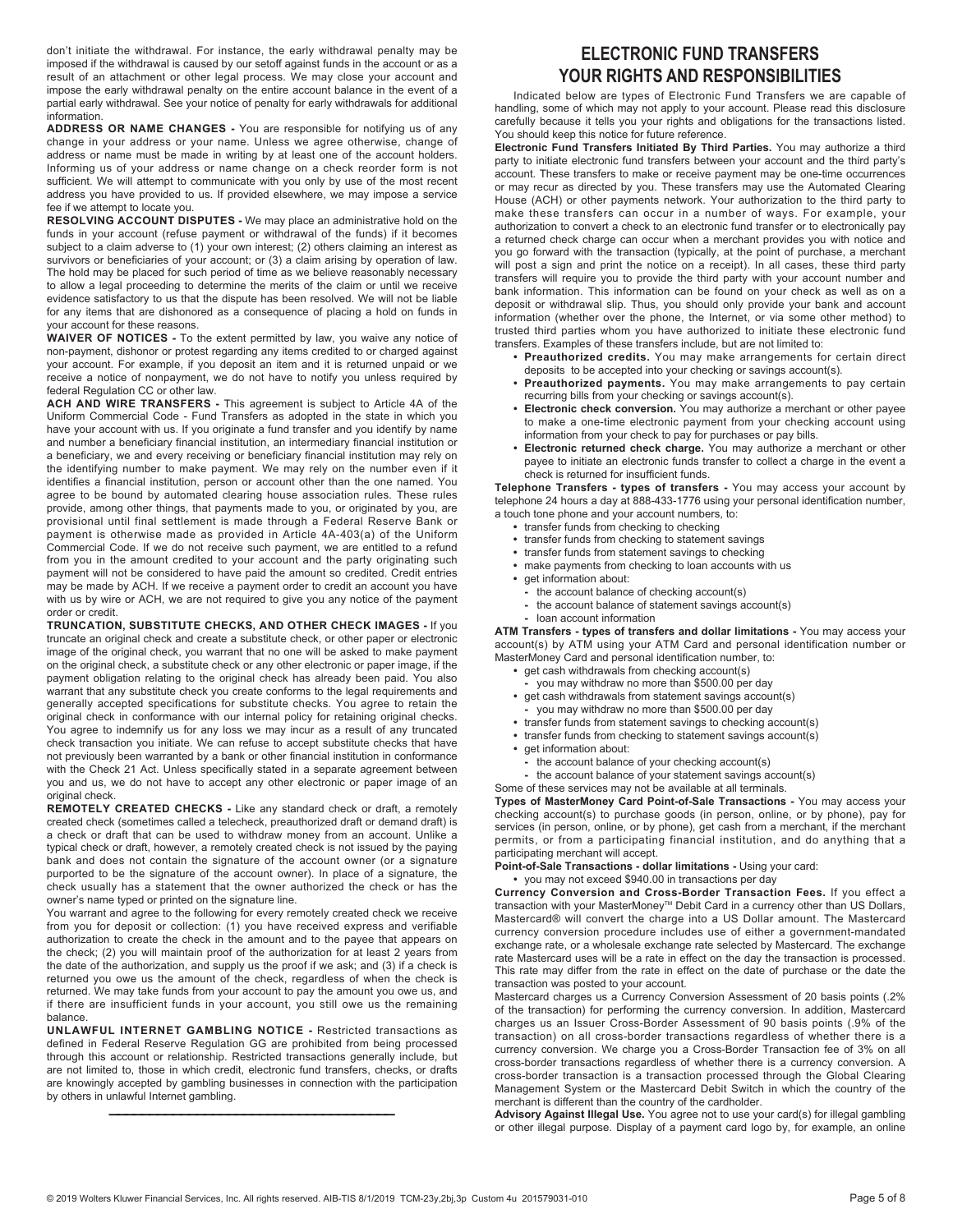merchant does not necessarily mean that transactions are lawful in all jurisdictions in which the cardholder may be located.

**Internet Banking Transfers - types of transfers -** (For Mobile Banking see separate disclosure) **-** You may access your account(s) by computer through the internet by logging onto our website at www.ngbank.com and using your password, to:

- **•** transfer funds from checking to statement savings
- **•** transfer funds from checking to revolving line of credit
- **•** transfer funds from statement savings to revolving line of credit
- **•** make payments from checking to loan account(s) with us
- **•** make payments from checking to third parties with Internet Bill Pay
- **•** get information about:
	- **-** the account balance of checking account(s)
	- **-** the account balance of statement savings account(s)

**Limitations on Frequency of Transfers.** In addition to those limitations on transfers elsewhere described, if any, the following limitations apply: Regardless of anything else in this or other agreements, transfers and withdrawals from a savings or money market account to another of your accounts or to third parties by preauthorized, automatic, telephonic, or computer transfer, or by check, draft, debit card, or similar order to third parties, cannot exceed six (6) per monthly statement cycle.

#### **FEES**

**•** We do not charge for direct deposits to any type of account.

**•** We do not charge for preauthorized payments from any type of account.

Except as indicated elsewhere, we do not charge for these electronic fund transfers.

**ATM Operator/Network Fees.** When you use an ATM not owned by us, you may be charged a fee by the ATM operator or any network used (and you may be charged a fee for a balance inquiry even if you do not complete a fund transfer).

## **DOCUMENTATION**

- **Terminal transfers.** You can get a receipt at the time you make a transfer to or from your account using an automated teller machine or point-of-sale terminal. However, you may not get a receipt if the amount of the transfer is \$15 or less.
- **Preauthorized credits.** If you have arranged to have direct deposits made to your account at least once every 60 days from the same person or company, you can call us at (781) 631-6000 to find out whether or not the deposit has been made.

#### **• Periodic statements.**

You will get a monthly account statement from us for your checking and savings accounts.

### **PREAUTHORIZED PAYMENTS**

**• Right to stop payment and procedure for doing so.** If you have told us in advance to make regular payments out of your account, you can stop any of these payments. Here is how:

Call or write us at the telephone number or address listed in this brochure in time for us to receive your request 3 business days or more before the payment is scheduled to be made. If you call, we may also require you to put your request in writing and get it to us within 14 days after you call.

We will charge you \$25.00 for each stop-payment order you give.

- **Notice of varying amounts.** If these regular payments may vary in amount, the person you are going to pay will tell you, 10 days before each payment, when it will be made and how much it will be. (You may choose instead to get this notice only when the payment would differ by more than a certain amount from the previous payment, or when the amount would fall outside certain limits that you set.)
- **Liability for failure to stop payment of preauthorized transfer.** If you order us to stop one of these payments 3 business days or more before the transfer is scheduled, and we do not do so, we will be liable for your losses or damages.

#### **FINANCIAL INSTITUTION'S LIABILITY**

**Liability for failure to make transfers.** If we do not complete a transfer to or from your account on time or in the correct amount according to our agreement with you, we will be liable for your losses or damages. However, there are some exceptions. We will not be liable, for instance:

- (1) If, through no fault of ours, you do not have enough money in your account to make the transfer.
- (2) If you have an overdraft line and the transfer would go over the credit limit.
- (3) If the automated teller machine where you are making the transfer does not
- have enough cash.
- (4) If the terminal or system was not working properly and you knew about the breakdown when you started the transfer.
- (5) If circumstances beyond our control (such as fire or flood) prevent the transfer, despite reasonable precautions that we have taken.
- (6) There may be other exceptions stated in our agreement with you.

#### **CONFIDENTIALITY**

We will disclose information to third parties about your account or the transfers you make:

- (1) where it is necessary for completing transfers; or
- (2) in order to verify the existence and condition of your account for a third party, such as a credit bureau or merchant; or
- (3) in order to comply with government agency or court orders; or
- (4) if you give us written permission.

## **UNAUTHORIZED TRANSFERS**

#### **(a) Consumer liability.**

**•** *Generally.* Tell us AT ONCE if you believe your card and/or code has been lost or stolen, or if you believe that an electronic fund transfer has been made without your permission using information from your check. Telephoning is the best way of keeping your possible losses down. You could lose up to \$50 if someone used your card and/or code without your permission.

Also, if your statement shows transfers that you did not make, including those made by card, code or other means, tell us at once. If you do not tell us within 60 days after the statement was mailed to you, you may not get back the money you lost (up to \$50) after the 60 days if we can prove that we could have stopped someone from taking the money if you had told us in time.

If a good reason (such as a long trip or a hospital stay) kept you from telling us, we will extend the time period.

**•** *Additional Limits on Liability for MasterMoneyTM Debit Card.* You will not be liable for any unauthorized transactions using your MasterMoney™ Debit Card if: (i) you can demonstrate that you have exercised reasonable care in safeguarding your card from the risk of loss or theft, and (ii) upon becoming aware of a loss or theft, you promptly report the loss or theft to us. Mastercard is a registered trademark, and the circles design is a trademark of Mastercard International Incorporated.

**(b) Contact in event of unauthorized transfer.** If you believe your card and/or code has been lost or stolen, call or write us at the telephone number or address listed in this disclosure. You should also call the number or write to the address listed in this disclosure if you believe a transfer has been made using the information from your check without your permission.

### **ERROR RESOLUTION NOTICE**

In Case of Errors or Questions About Your Electronic Transfers, Call or Write us at the telephone number or address listed in this disclosure, as soon as you can, if you think your statement or receipt is wrong or if you need more information about a transfer listed on the statement or receipt. We must hear from you no later than 60 days after we sent the FIRST statement on which the problem or error appeared.

- (1) Tell us your name and account number (if any).
- (2) Describe the error or the transfer you are unsure about, and explain as clearly as you can why you believe it is an error or why you need more information.
- (3) Tell us the dollar amount of the suspected error.

If you tell us orally, we may require that you send us your complaint or question in writing within 10 business days.

We will determine whether an error occurred within 10 business days (20 business days if the transfer involved a new account) after we hear from you and will correct any error promptly. If we need more time, however, we may take up to 45 days (90 days if the transfer involved a new account, a point-of-sale transaction, or a foreign-initiated transfer) to investigate your complaint or question. If we decide to do this, we will credit your account within 10 business days (20 business days if the transfer involved a new account) for the amount you think is in error, so that you will have the use of the money during the time it takes us to complete our investigation. If we ask you to put your complaint or question in writing and we do not receive it within 10 business days, we may not credit your account. Your account is considered a new account for the first 30 days after the first deposit is made, unless each of you already has an established account with us before this account is opened.

We will tell you the results within three business days after completing our investigation. If we decide that there was no error, we will send you a written explanation.

You may ask for copies of the documents that we used in our investigation. NATIONAL GRAND BANK OF MARBLEHEAD 91 PLEASANT STREET MARBLEHEAD, MA 01945 Business Days: Monday through Friday Excluding Federal Holidays

Phone: (781) 631-6000 MORE DETAILED INFORMATION IS AVAILABLE ON REQUEST

# ———————————————————————————————————— **YOUR ABILITY TO WITHDRAW FUNDS**

This policy statement applies to all deposit accounts.

Our policy is to make funds from your cash and check deposits available to you on the first business day after the day we receive your deposit. Electronic direct deposits will be available on the day we receive the deposit. Once the funds are available, you can withdraw them in cash and we will use the funds to pay checks that you have written.

Please remember that even after we have made funds available to you, and you have withdrawn the funds, you are still responsible for checks you deposit that are returned to us unpaid and for any other problems involving your deposit.

For determining the availability of your deposits, every day is a business day, except Saturdays, Sundays, and federal holidays. If you make a deposit before closing on a business day that we are open, we will consider that day to be the day of your deposit. However, if you make a deposit after closing or on a day we are not open, we will consider that the deposit was made on the next business day we are open.

If we cash a check for you that is drawn on another bank, we may withhold the availability of a corresponding amount of funds that are already in your account. Those funds will be available at the time funds from the check we cashed would have been available if you had deposited it.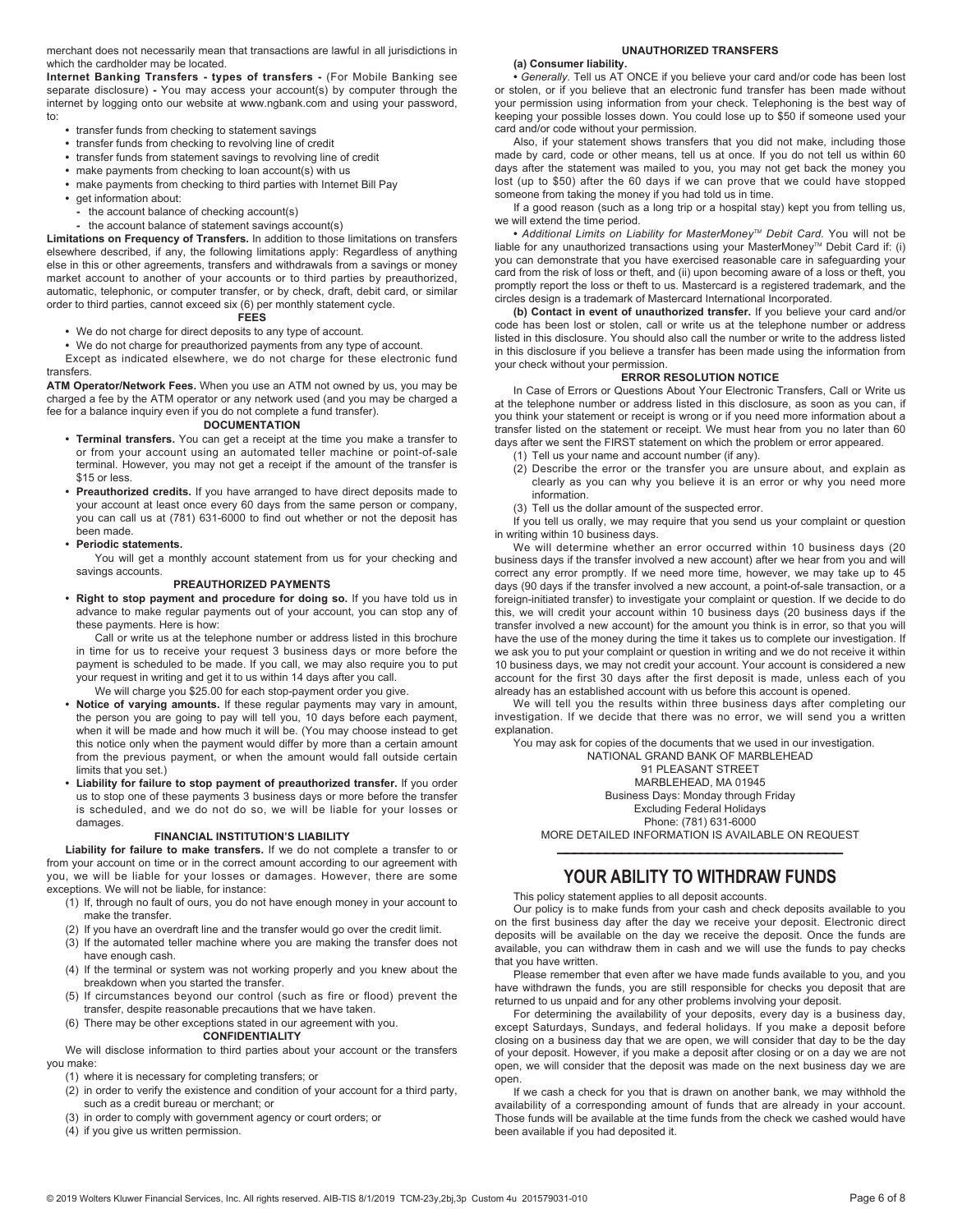If we accept for deposit a check that is drawn on another bank, we may make funds from the deposit available for withdrawal immediately but delay your availability to withdraw a corresponding amount of funds that you have on deposit in another account with us. The funds in the other account would then not be available for withdrawal until the time periods that are described elsewhere in this disclosure for the type of check that you deposited.

## **LONGER DELAYS MAY APPLY**

**Case-by-case delays.** In some cases, we will not make all of the funds that you deposit by check available to you on the first business day after the day of your deposit. Depending on the type of check that you deposit, funds may not be available until the second business day after the day of your deposit. The first \$225 of your deposits, however, will be available on the first business day.

If we are not going to make all of the funds from your deposit available on the first business day, we will notify you at the time you make your deposit. We will also tell you when the funds will be available. If your deposit is not made directly to one of our employees, or if we decide to take this action after you have left the premises, we will mail you the notice by the day after we receive your deposit.

If you will need the funds from a deposit right away, you should ask us when the funds will be available.

**Safeguard exceptions.** In addition, funds you deposit by check may be delayed for a longer period under the following circumstances:

We believe a check you deposit will not be paid.

You deposit checks totaling more than \$5,525 on any one day.

You redeposit a check that has been returned unpaid.

You have overdrawn your account repeatedly in the last six months.

There is an emergency, such as failure of computer or communications equipment.

We will notify you if we delay your ability to withdraw funds for any of these reasons, and we will tell you when the funds will be available. They will generally be available no later than the fifth business day after the day of your deposit.

#### **SPECIAL RULES FOR NEW ACCOUNTS**

If you are a new customer, the following special rules will apply during the first 30 days your account is open.

Funds from electronic direct deposits to your account will be available on the day we receive the deposit. Funds from deposits of cash, wire transfers, and the first \$5,525 of a day's total deposits of cashier's, certified, teller's, traveler's, and federal, state and local government checks will be available on the first business day after the day of your deposit if the deposit meets certain conditions. For example, the checks must be payable to you (and you may have to use a special deposit slip). The excess over \$5,525 will be available on the ninth business day after the day of your deposit. If your deposit of these checks (other than a U.S. Treasury check) is not made in person to one of our employees, the first \$5,525 will not be available until the second business day after the day of your deposit.

Funds from all other check deposits will be available on the fifth business day after the day of your deposit.

# ———————————————————————————————————— **TRUTH-IN-SAVINGS DISCLOSURE**

## **BASIC CHECKING ACCOUNT**

## **18/65 BASIC CHECKING ACCOUNT (CHAPTER 167D ACCOUNT)**

**Minimum balance to open the account -** You must deposit \$10.00 to open this account.

**Fees:**

A monthly fee of \$1.00 will be charged each month.This fee will cover fifteen checks paid, ATM withdrawals, or debit transactions.

A per item fee of \$1.00 will be charged for each check or debit in excess of 15 during a month.

All maintenance and service charge fees will be waived with a monthly reoccurring direct deposit. A month with no direct deposit, the terms and conditions of this disclosure will apply.

### **STUDENT ACCOUNT**

This account is available to students until 26 years of age. Must be joint with parent or guardian if under the age of 17.

**Minimum balance to open the account -** You must deposit \$10.00 to open this account.

#### **PERSONAL CHECKING ACCOUNT**

### **18/65 PERSONAL CHECKING ACCOUNT (CHAPTER 167D ACCOUNT)**

**Minimum balance to open the account -** You must deposit \$10.00 to open this account.

**Minimum balance to avoid imposition of fees -** A maintenance fee of \$2.00 will be imposed every statement cycle if the balance in the account falls below \$300.00 any day of the cycle.

#### **Fees:**

A per check fee of \$.25 will be charged for each check paid or debit incurred.

All maintenance and service charge fees will be waived with a monthly reoccurring direct deposit. A month with no direct deposit, the terms and conditions of this disclosure will apply.

#### **PASSBOOK SAVINGS ACCOUNT**

**Rate Information -** Your interest rate and annual percentage yield may change. **Frequency of rate changes -** We may change the interest rate on your account at any time.

**Determination of rate -** At our discretion, we may change the interest rate on your account.

**Compounding and crediting frequency -** Interest will be compounded every day. Interest will be credited to your account every quarter.

**Minimum balance to open the account -** You must deposit \$10.00 to open this account.

**Minimum balance to obtain the annual percentage yield disclosed -** You must maintain a minimum balance of \$1.00 in the account each day to obtain the disclosed annual percentage yield.

**Daily balance computation method -** We use the daily balance method to calculate the interest on your account. This method applies a daily periodic rate to the principal in the account each day.

**Accrual of interest on noncash deposits -** Interest begins to accrue no later than the business day we receive credit for the deposit of noncash items (for example, checks).

**Transaction limitations:**

Transfers from a Passbook Savings account to another account or to third parties by preauthorized or automatic transfer are limited to six per month or statement cycle with no transfers by check, draft, debit card, or similar order to third parties. **STATEMENT SAVINGS ACCOUNT** 

# **18/65 STATEMENT SAVINGS ACCOUNT (CHAPTER 167D ACCOUNT)**

**Rate Information -** Your interest rate and annual percentage yield may change. **Frequency of rate changes -** We may change the interest rate on your account at any time.

**Determination of rate -** At our discretion, we may change the interest rate on your account.

**Compounding and crediting frequency -** Interest will be compounded every day. Interest will be credited to your account every month.

**Minimum balance to open the account -** You must deposit \$10.00 to open this account.

**Minimum balance to avoid imposition of fees -** A maintenance fee of \$1.00 will be imposed every statement cycle if the balance in the account falls below \$10.00 any day of the cycle.

**Minimum balance to obtain the annual percentage yield disclosed -** You must maintain a minimum balance of \$1.00 in the account each day to obtain the disclosed annual percentage yield.

**Daily balance computation method -** We use the daily balance method to calculate the interest on your account. This method applies a daily periodic rate to the principal in the account each day.

**Accrual of interest on noncash deposits -** Interest begins to accrue no later than the business day we receive credit for the deposit of noncash items (for example, checks).

#### **Transaction limitations:**

Transfers from a Statement Savings or 18/65 Statement Savings account to another account or to third parties by preauthorized, automatic, telephone, or computer transfer are limited to six per monthly statement cycle with no transfers by check, draft, debit card, or similar order to third parties.

#### **NOW ACCOUNT CHECKING ACCOUNT**

**18/65 NOW ACCOUNT CHECKING ACCOUNT (CHAPTER 167D ACCOUNT)** 

**Rate Information -** Your interest rate and annual percentage yield may change. **Frequency of rate changes -** We may change the interest rate on your account at any time.

**Determination of rate -** At our discretion, we may change the interest rate on your account.

**Compounding and crediting frequency -** Interest will be compounded every month. Interest will be credited to your account every month.

**Minimum balance to open the account -** You must deposit \$10.00 to open this account.

**Minimum balance to avoid imposition of fees -** A maintenance fee of \$10.00 will be imposed every statement cycle if the balance in the account falls below \$750.00 any day of the cycle.

**Minimum balance to obtain the annual percentage yield disclosed -** You must maintain a minimum balance of \$1.00 in the account each day to obtain the disclosed annual percentage yield.

**Daily balance computation method -** We use the daily balance method to calculate the interest on your account. This method applies a daily periodic rate to the principal in the account each day.

**Accrual of interest on noncash deposits -** Interest begins to accrue no later than the business day we receive credit for the deposit of noncash items (for example, checks).

## **Fees:**

A debit transaction fee of \$.30 will be charged for each debit transaction. **MMDA PERSONAL ACCOUNT** 

**Rate Information -** Your interest rate and annual percentage yield may change. **Frequency of rate changes -** We may change the interest rate on your account at any time.

**Determination of rate -** At our discretion, we may change the interest rate on your account.

**Compounding and crediting frequency -** Interest will be compounded every day. Interest will be credited to your account every month.

**Minimum balance to open the account -** You must deposit \$10.00 to open this account.

**Minimum balance to avoid imposition of fees -** A maintenance fee of \$3.00 will be imposed every statement cycle if the balance in the account falls below \$750.00 any day of the cycle.